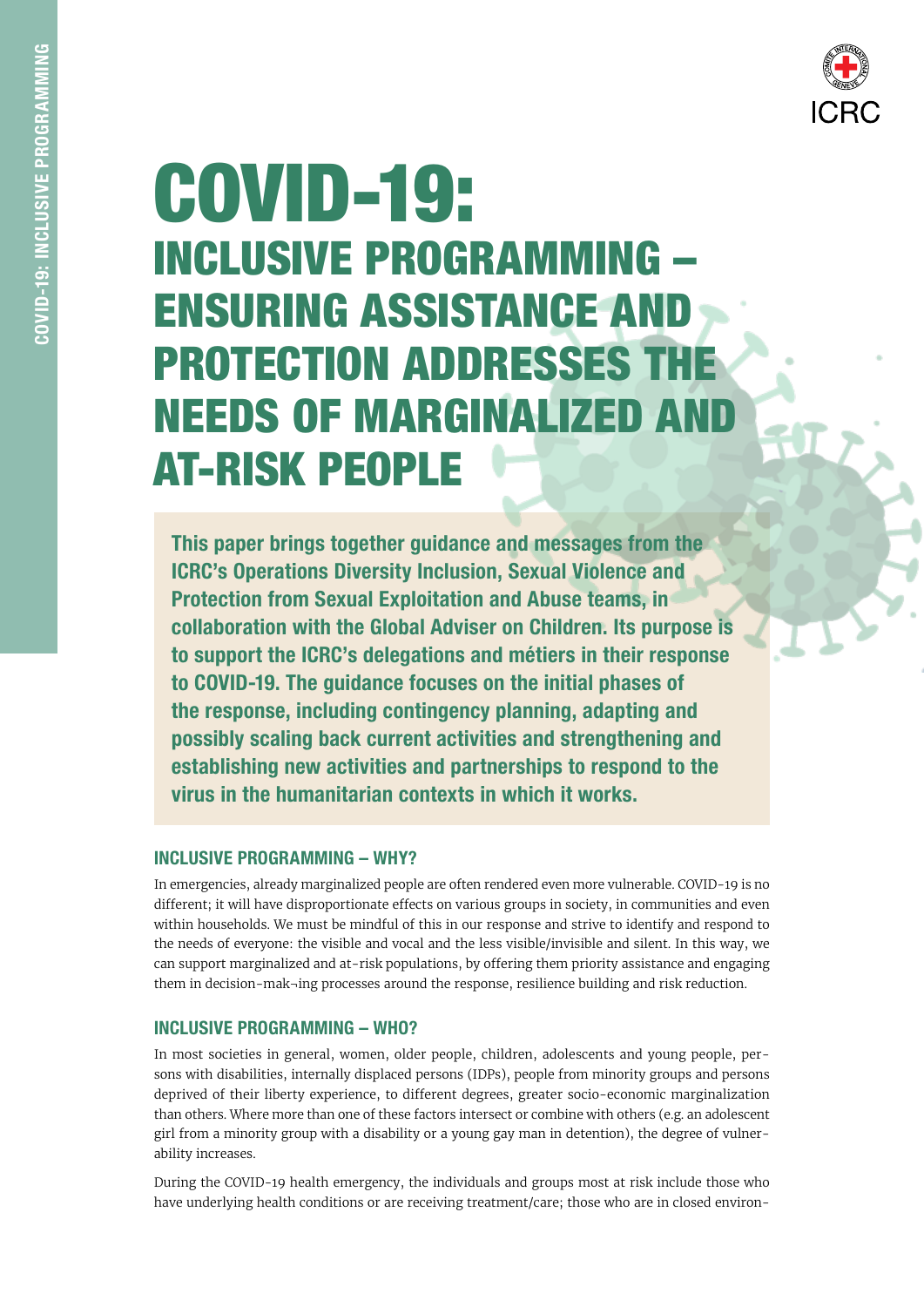

ments (e.g. deprived of their liberty); those who have relatively unequal and inadequate access to basic social services, including health and sanitation (e.g. clean water for hand washing); those who have relatively little local and national influence; those who depend heavily on the informal economy; those who have limited capacities, choices, strategies and opportunities to cope and adapt; and those with limited or no access to communication and information channels (including language minorities, people with low literacy and people that communication campaigns do not take into account and do not therefore reach with their messages).

## **Initial analysis, review of secondary data and expert advice indicate that the following groups will face significant challenges and that the ICRC's assistance should be adapted to meet their needs.**

**People living in existing humanitarian emergency settings:** With regard to our core mandate, it is now clear that people already living in humanitarian emergency settings will be the population group most severely affected by this health crisis. As we know from the contexts in which we operate, this emergency will compound the needs of people living in areas with limited infrastructure or where infrastructure has been destroyed or damaged, and COVID-19 is likely to spread quickly in places with poor and cramped conditions and without proper sanitation. Access to adequate shelter, food, clean water, health care, and family and community support may also be disrupted and limited. As a result, people affected by existing crises may not have had access to adequate nutrition and health care for the duration of the emergency, which can lead to weakened immune systems and, therefore, a heightened risk of contracting the virus. We know from past experience how difficult it is to disseminate appropriate information rapidly in emergencies and that people in these circumstances may not have access to information about outbreaks and response services or access to life-saving health services, including essential medicines, for financial or security reasons. In addition, the presence of new humanitarian actors raises the risk of sexual exploitation and abuse (SEA), as in any emergency.

The response needs to be adapted to the circumstances and needs of the following groups of people within the affected populations.

**Women and adolescent girls** make up a large part of the health workforce | are largely the primary caregivers to children, older people and the sick | will face heightened risks of sexual and gender-based violence (SGBV), including sexual exploitation, in health clinics and quarantine centres | are often excluded from spaces, forums and channels where information is provided on outbreaks and the availability of services and where decisions are made about the response | are often at a distinct disadvantage in terms of access to health care | may have their access to health services, including sexual and reproductive health care, interrupted | may not be able to access health services independently or be seen by male service providers (depending on the cultural context) | may have their access to pre- and post-natal services interrupted by the diversion of resources | may, in continuing to use pre- and post-natal services, be exposed to an increased risk of infection, especially in health facilities with inadequate infection control measures.

**Children** seem less likely to become severely ill with the virus but can transmit it to caregivers who may be more susceptible to infection | might not have access to or might find it difficult to understand public information on COVID-19, and unaccompanied and separated children, in particular, may not have access to information or services | may be separated from their caregiver if that person is infected, quarantined or dies and, therefore, not receive the care they need | may experience safety and security issues where a caregiver must leave the house to work, leaving them alone | may experience increased levels of violence, including sexual violence, in the home as a result of heightened anxiety, frustration and isolation | may experience anxiety due to the prolonged closure of schools and movement restrictions | may face increased risks of sexual abuse in closed settings, such as displacement camps, where they might be isolated in close quarters with their abuser and with limited access to support services | may face increased caregiving burdens, particularly girls caring for younger siblings or for their own children.

**Older people** are most vulnerable to the virus and have a higher fatality rate | may not be able to get to health facilities due to mobility issues and social isolation | may have difficulty caring for themselves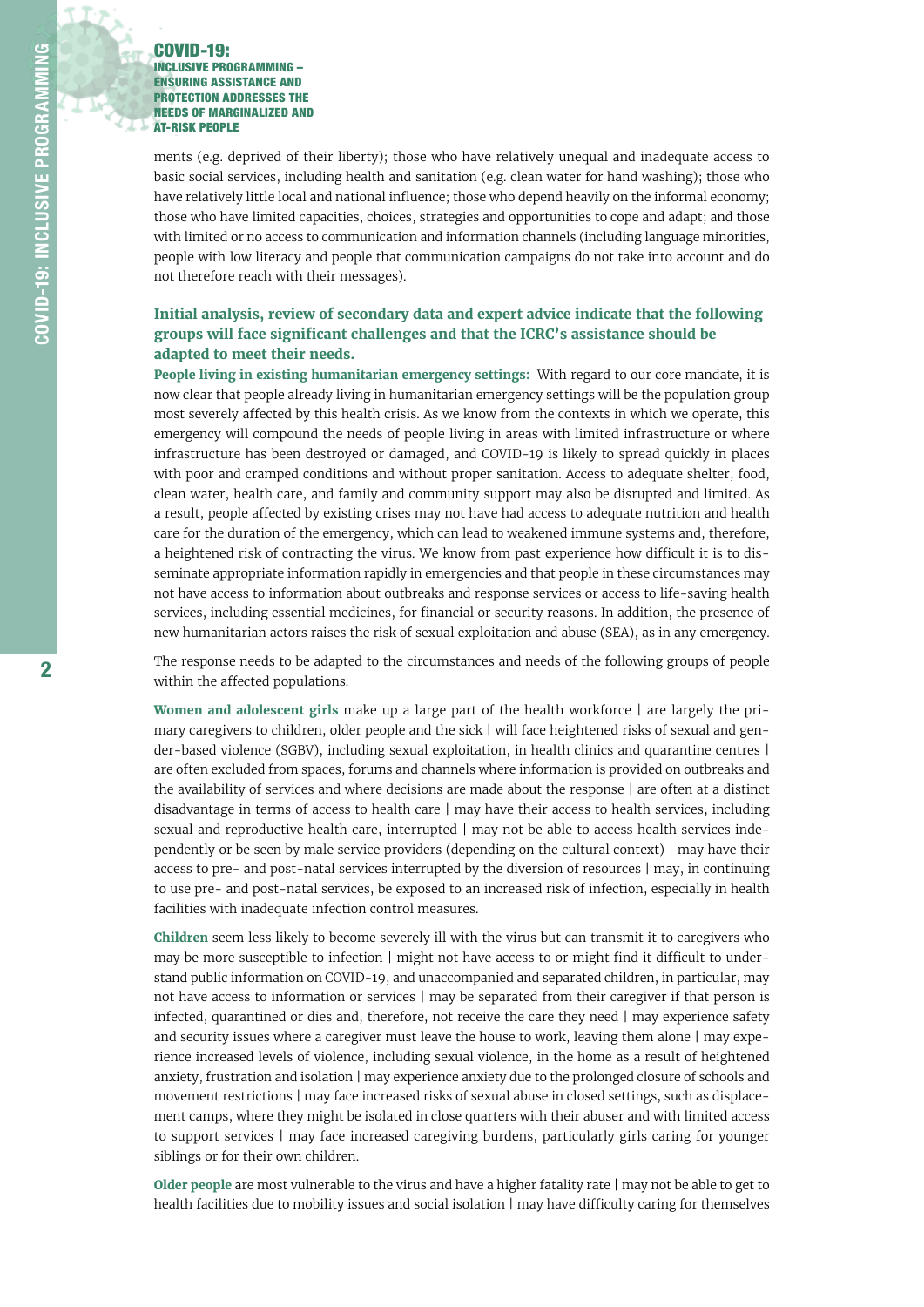if someone they depend on is social distancing | may not understand or have difficulty reading/hearing the information provided | may be exposed to a higher risk of SGBV, including SEA by caregivers (for example, in assisted living facilities).

**Persons with disabilities** (including people with sensory, physical and developmental disabilities) often have unequal access to information on outbreaks and the availability of services | are often excluded from decision-making spaces, especially when they have specific communication needs and/ or are socially isolated with little or no access to the community | may be exposed to a higher risk of SGBV by caregivers and in assisted living facilities | may not be able to socially distance as they rely on others for many daily tasks.

**People with pre-existing medical conditions and health needs** are generally at higher risk of developing serious illness because their immune systems are compromised | may be unable to access the care/treatment regime they were already following | may not receive or have access to specific information on how to protect themselves from infection taking into account their underlying condition | may experience stigma and discrimination in health-care settings and be denied access to essential medicines (e.g. people living with HIV who receive anti-retroviral treatment) due to overburdened health systems.

**People deprived of their liberty** are vulnerable to the virus due to the closed living environment, limited access to sanitation and the prevalence of co-morbidities (e.g. tuberculosis and blood-borne diseases) | may be unable to access the necessary care/treatment regime if unavailable in their context or may see their continuity of care for existing conditions disrupted | may experience limited or no access to otherwise publicly available preventative materials, health care and social services | may see their visiting rights restricted, which will have an impact on access to hygiene items such as soap.

**Sexual and gender-based violence survivors** may face a heightened risk of SGBV as a result of containment and quarantine since this form of violence, which is life threatening, is most prevalent in the home | may experience a disruption in care and support due to the shift in resources to the COVID-19 crisis response | may also see the temporary cessation of services at one-stop crisis centres in tertiary hospitals | may see an increase in violence as a result of quarantine and isolation measures (likelihood of being in close quarters with their abuser) which could exacerbate gender inequality and the rigidity of gender roles.

**Migrants, including refugees and asylum seekers,** may experience limited or no access to otherwise publicly available preventative materials, health care and social services due to their legal status, discrimination and language barriers | may not receive official information or be included in the national response strategies/plans/operations | may be difficult to reach, particularly when they are on the move or have crossed borders | may be turned away at border crossings that were previously open due to increased travel restrictions, which could result in the emergence of more informal settlements and camps with limited infrastructure | may see their access to life-saving health services hindered by their lack of documentation and financial resources | may travel irregularly and inadvertently circumvent health screening and services at border points | may be exposed, when travelling irregularly, to sexual violence by host communities and to SEA by public officials at screening points | may face an increased risk of contracting COVID-19 in closed settings, such as refugee camps and administrative detention facilities | may face a heightened risk of SGBV | may face accusations of carrying the virus and suffer the associated backlash.

**Female migrant domestic workers** may be fearful for their visa status if diagnosed with COVID-19 or when seeking health care | are likely to experience an increased care workload due to movement restrictions and a larger number of people in the home | may experience an increased risk of SGBV due to isolation and close quarters | may lose their livelihoods and visa support and face challenges returning to their home countries.

**Sexual and gender minorities** often already face challenges in accessing health-care systems due to stigma and discrimination and, in contexts where they are criminalized, face threats to their safety and lives | are also often isolated from the rest of the community, and messages may not be targeted to reach them.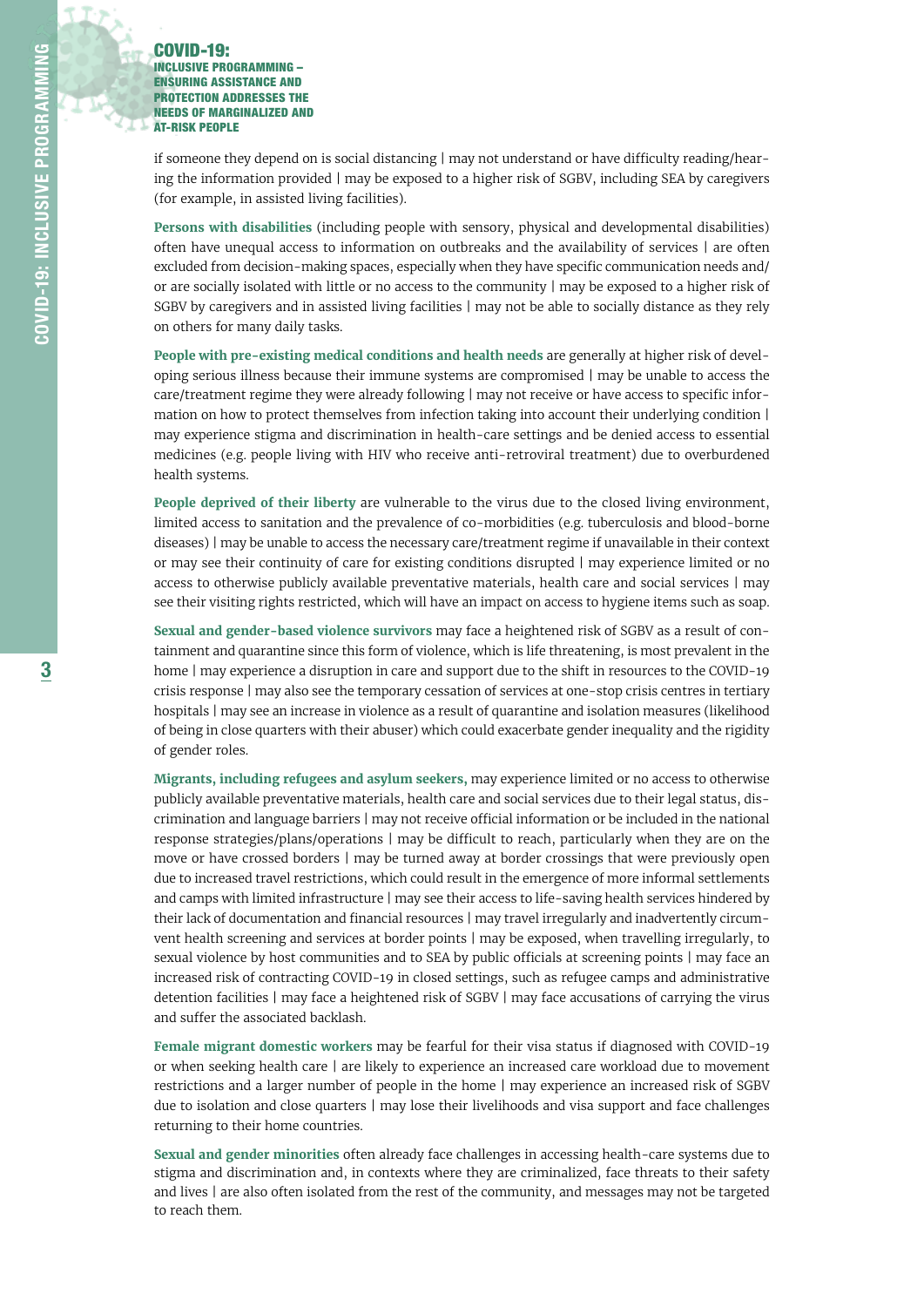**Ethnic minorities** may have no access or relatively less access to health and other services | may not receive information on preventative actions in their own language | may not be able/permitted to leave an affected area and may experience stigma and discrimination in health-care settings.

## INCLUSIVE PROGRAMMING – HOW?

**Engaging with women in the response is critical; it has a multiplier effect.** Previous epidemics have illustrated this important point. Women make up most of the health workforce, and they are the primary caregivers to children, older people and the sick. In addition, evidence has shown that those who are carers may be fearful to seek health care as it could compromise their care duties. Therefore, women must be informed about what to do to protect themselves and those in their care. This means tailoring our response accordingly, including our community engagement activities and engagement with health-care workers. For example, when addressing women and adolescent girls as primary caregivers, strict "isolation" and "don't touch" messages are often not feasible. Communications should therefore include relevant messages, such as how to care for a child or older or sick person in the family in quarantine and how to stay safe while taking care of dependents.

**This is not just a health crisis; it is a crisis that will exacerbate existing inequalities and possibly cause a spike in SGBV and other protection concerns.** In engagement with local authorities, ensure that this message is conveyed and that plans to address the concern are developed. For example, it is critical to ensure that referral pathways to health care, mental health and psychosocial support (MHPSS) and economic support are updated regularly, including how to access care in the case of isolation restrictions, and that the new information is disseminated in appropriate ways.

**Consult local SGBV actors and update referral pathways for protection issues regularly to reflect any changes in service delivery and communicate these to those most at risk (e.g. women, adolescent girls, children, older people, men and boys in closed settings).** Ensure that information about services available in the community is tracked and updated. As many services for survivors of violence may change their opening hours, eligibility criteria or focus at this time and domestic violence and abuse shelters are forecast to reach capacity quickly, such changes should be rapidly communicated via appropriate channels. Likewise, communicate changes in the ICRC's operations to the local SGBV coordination mechanism so that their messaging regarding available ICRC services is updated.

**Remain vigilant to the risk of family separation in the context of COVID-19.** This includes where caregivers are quarantined and, therefore, separated from their children, where community-level quarantine measures are imposed while family members are apart and where children are sent away to stay with other family members in less affected areas. We must consider and share with relevant authorities how family separation can be addressed. This might include ensuring that contact between children and their caregiver(s) is maintained and engaging Restoring Family Links (RFL) where possible.

**Consider the inclusiveness of information channels used to provide messages to community members on your activities and how traditional communication is impacted by COVID-19.** Ensure that an appropriate format is used for the delivery of messages in locations and via channels that are accessible to different groups, including women, children and older people staying at home and persons with sensory and physical disabilities.

Consider also the language used, including the need for translation into local languages. Provide clear and simple messages adapted to people with low literacy, children, etc.

Noting the difficulty of reaching people who are in their homes, in quarantine facilities or in other static locations, many agencies are exploring remote support and messaging, such as radio, text, social media and app-based communication.

Ensure that different groups within affected communities are systematically informed about their entitlements, their right to protection from sexual exploitation and abuse (PSEA), what standards of conduct to expect from our staff and partners and how to report observed misconduct.

Use community engagement messages for the prevention of SGBV, including domestic violence and SEA. In coordination with other actors involved in SGBV prevention and PSEA in your context, revise and disseminate "life-saving" SGBV messages.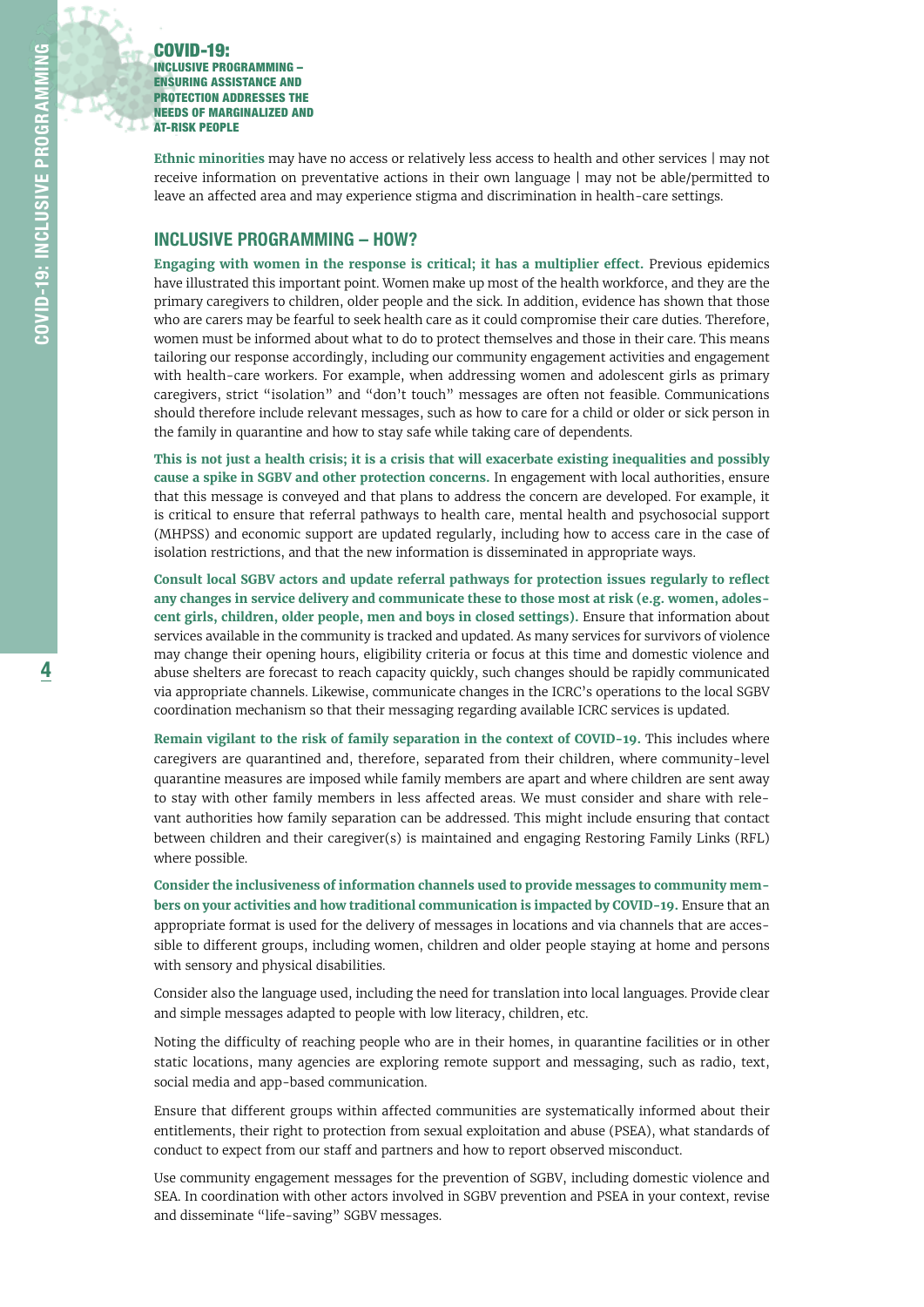## IN CONTINGENCY PLANNING:

- **• Ensure sexual violence issues and approaches continue to be integrated** (and, where possible, ensure that sexual violence operations managers are specifically integrated into métier planning) so that survivors of sexual violence receive continuity of support (especially considering that there is a heightened risk of sexual violence in this emergency).
- **• Apply a diversity lens to analyse the occurrence and impact of COVID-19 in your context.**  Analyse which groups are more likely to be physically exposed and why, which groups are likely to be excluded and what barriers to information and services they are likely to experience. Use the findings of this analysis to refine your response and messages, including in your dialogue with partners, authorities and other stakeholders.
- **• Collect, analyse and use data disaggregated by sex, age, disability and other relevant diversity metrics.** This will help you to understand who is accessing the support you provide and who is not. With this information, adjustments can be made to programmes to ensure they reach those who are marginalized and most at risk.

**Always assume that the most socially or economically disadvantaged groups in the community will experience protection risks related to the emergency,** including marginalization, stigma, violence, SEA and domestic violence. Take measures to identify these risks, such as asking about protection-related consequences of the crisis in discussions with such groups or including protection staff in healthcare triage procedures so that they can identify at-risk individuals and formulate follow-up plans.

Verify the availability of risk mitigation measures in quarantine facilities and in areas under curfew, especially for groups at heightened risk of sexual violence, including SEA. Identify and respond to additional protection issues in these contexts.

Take into account too that, given the global advice on social distancing and the closure of work places and schools, women and children at home, in particular, and people who are dependent on others for care face the risk of increased violence, including SGBV.

**Always assume that groups most at risk from the COVID-19 virus are likely to be the very people with relatively less access to health care, including for ongoing medical needs.** Proactively analyse their specific risks, needs and resources as well as the measures needed to ensure equal access and participation in the response.

**Map local organizations, committees and trusted individuals that represent different groups of people (e.g. disabled persons' organizations (DPOs), sexual and gender minority leaders and representatives of migrants and refugees)** and consult them to better understand medical, protection, economic and other impacts of the crisis on the different groups. Encourage them to participate in consultations related to the response and to establish channels for the effective transmission of information to the groups they represent.

**In quarantine facilities, ensure that information is updated regularly in accessible formats,** including information on standards of conduct expected from health, humanitarian and care staff and on feedback mechanisms for concerns related to SEA and any other issues.

**Advocate with local authorities and international donors to ensure that they understand that this is not just a health crisis, but a crisis that will exacerbate existing inequalities, resulting, for example, in an increased prevalence of SGBV, and that people already living in humanitarian settings or in detention are likely to be among the most vulnerable.** Where existing inequalities are exacerbated, gains made through development and humanitarian responses are quickly undone, and national authorities should tailor their national and local materials in accordance with diversity and inclusion factors to reach different groups successfully, increase resilience and ensure an effective response that "leaves no one behind" and is non-discriminatory.

**For PSEA,** ensure staff, especially newly recruited members, volunteers from National Societies, implementing partners and suppliers understand the rules of conduct as outlined in the ICRC Code of Conduct easy-to-read version and the Code of Conduct policy on prevention of and response to sexual misconduct. Send out systematic reminders and include relevant information in all materials disseminated on COVID-19.